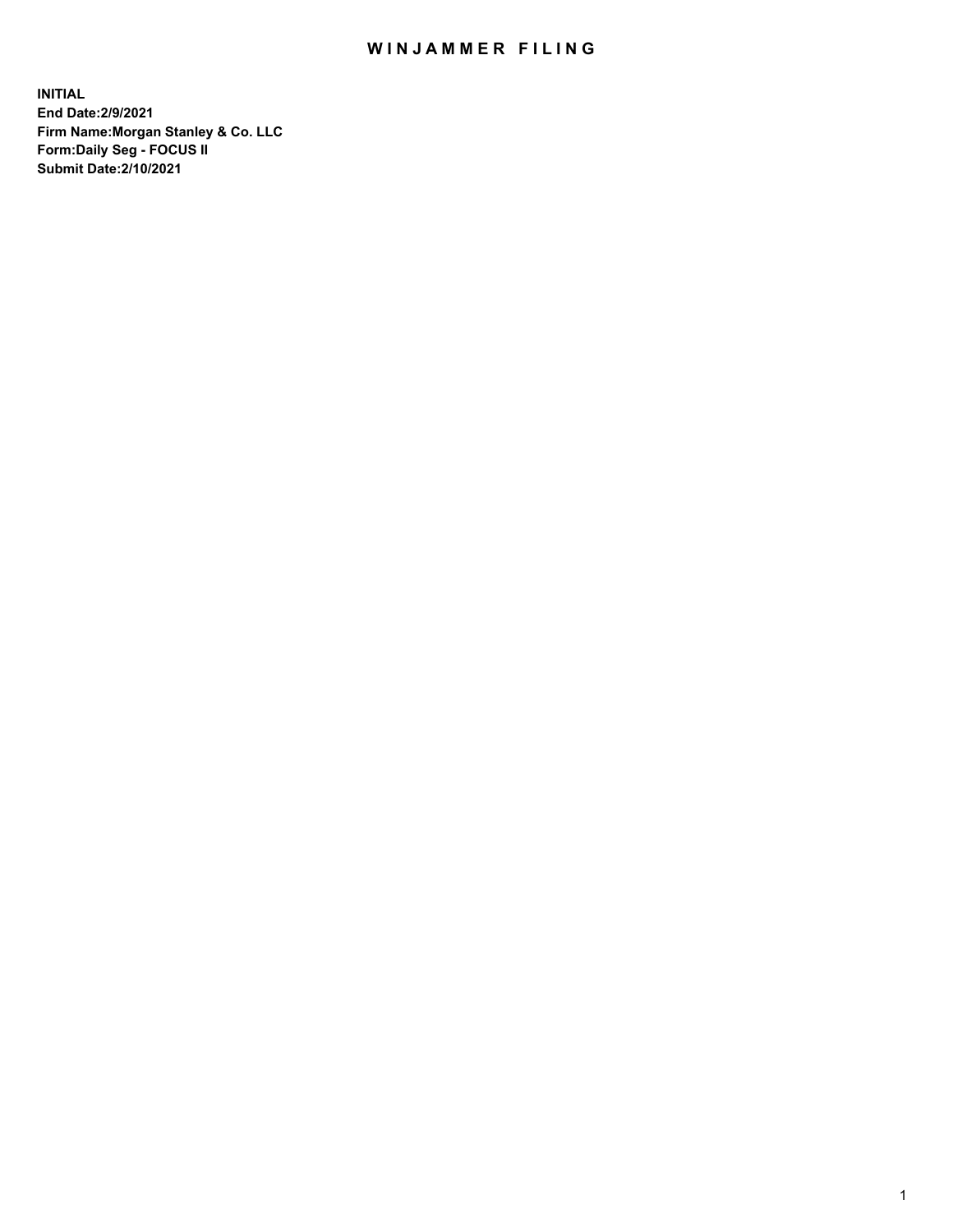**INITIAL End Date:2/9/2021 Firm Name:Morgan Stanley & Co. LLC Form:Daily Seg - FOCUS II Submit Date:2/10/2021 Daily Segregation - Cover Page**

| Name of Company                                                                                                                                                                                                                                                                                                                | Morgan Stanley & Co. LLC                                |
|--------------------------------------------------------------------------------------------------------------------------------------------------------------------------------------------------------------------------------------------------------------------------------------------------------------------------------|---------------------------------------------------------|
| <b>Contact Name</b>                                                                                                                                                                                                                                                                                                            | <b>Ikram Shah</b>                                       |
| <b>Contact Phone Number</b>                                                                                                                                                                                                                                                                                                    | 212-276-0963                                            |
| <b>Contact Email Address</b>                                                                                                                                                                                                                                                                                                   | Ikram.shah@morganstanley.com                            |
| FCM's Customer Segregated Funds Residual Interest Target (choose one):<br>a. Minimum dollar amount: ; or<br>b. Minimum percentage of customer segregated funds required:%; or<br>c. Dollar amount range between: and; or<br>d. Percentage range of customer segregated funds required between: % and %.                        | 235,000,000<br><u>0</u><br>00<br>0 Q                    |
| FCM's Customer Secured Amount Funds Residual Interest Target (choose one):<br>a. Minimum dollar amount: ; or<br>b. Minimum percentage of customer secured funds required:%; or<br>c. Dollar amount range between: and; or<br>d. Percentage range of customer secured funds required between:% and%.                            | 140,000,000<br><u>0</u><br><u>0 0</u><br>0 <sub>0</sub> |
| FCM's Cleared Swaps Customer Collateral Residual Interest Target (choose one):<br>a. Minimum dollar amount: ; or<br>b. Minimum percentage of cleared swaps customer collateral required:% ; or<br>c. Dollar amount range between: and; or<br>d. Percentage range of cleared swaps customer collateral required between:% and%. | 92,000,000<br><u>0</u><br><u>00</u><br>00               |

Attach supporting documents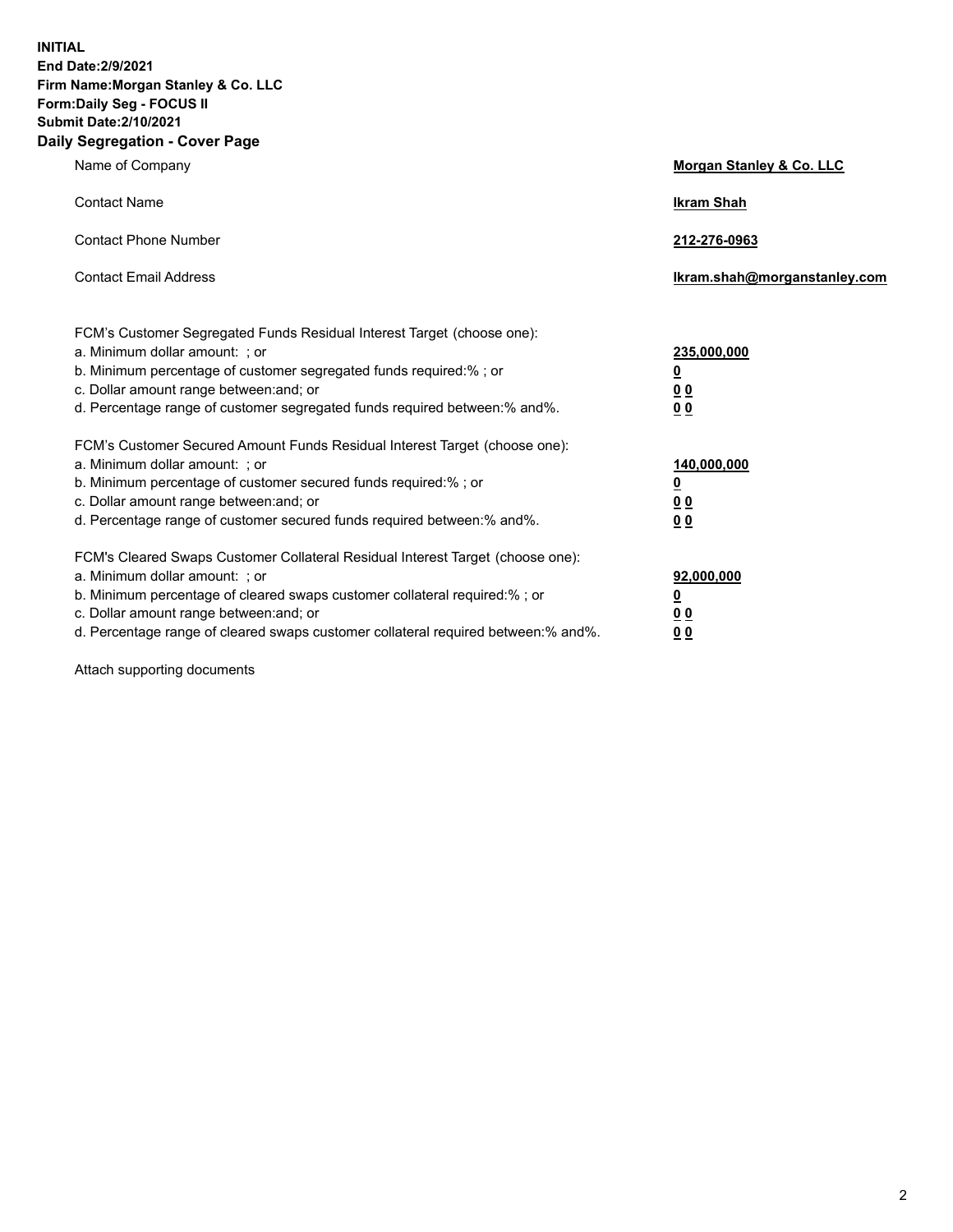## **INITIAL End Date:2/9/2021 Firm Name:Morgan Stanley & Co. LLC Form:Daily Seg - FOCUS II Submit Date:2/10/2021**

## **Daily Segregation - Secured Amounts**

Foreign Futures and Foreign Options Secured Amounts Amount required to be set aside pursuant to law, rule or regulation of a foreign government or a rule of a self-regulatory organization authorized thereunder 1. Net ledger balance - Foreign Futures and Foreign Option Trading - All Customers A. Cash **4,264,751,359** [7315] B. Securities (at market) **2,341,291,790** [7317] 2. Net unrealized profit (loss) in open futures contracts traded on a foreign board of trade **804,511,632** [7325] 3. Exchange traded options a. Market value of open option contracts purchased on a foreign board of trade **15,746,923** [7335] b. Market value of open contracts granted (sold) on a foreign board of trade **-14,089,288** [7337] 4. Net equity (deficit) (add lines 1. 2. and 3.) **7,412,212,416** [7345] 5. Account liquidating to a deficit and account with a debit balances - gross amount **41,974,609** [7351] Less: amount offset by customer owned securities **-41,214,999** [7352] **759,610** [7354] 6. Amount required to be set aside as the secured amount - Net Liquidating Equity Method (add lines 4 and 5) 7. Greater of amount required to be set aside pursuant to foreign jurisdiction (above) or line 6. FUNDS DEPOSITED IN SEPARATE REGULATION 30.7 ACCOUNTS 1. Cash in banks A. Banks located in the United States **530,709,521** [7500] B. Other banks qualified under Regulation 30.7 **734,029,654** [7520] **1,264,739,175** 2. Securities A. In safekeeping with banks located in the United States **440,779,974** [7540] B. In safekeeping with other banks qualified under Regulation 30.7 **22,053,039** [7560] **462,833,013** 3. Equities with registered futures commission merchants A. Cash **22,323,767** [7580] B. Securities **0** [7590] C. Unrealized gain (loss) on open futures contracts **895,772** [7600] D. Value of long option contracts **0** [7610] E. Value of short option contracts **0** [7615] **23,219,539** [7620] 4. Amounts held by clearing organizations of foreign boards of trade A. Cash **0** [7640] B. Securities **0** [7650] C. Amount due to (from) clearing organization - daily variation **0** [7660] D. Value of long option contracts **0** [7670] E. Value of short option contracts **0** [7675] **0** [7680] 5. Amounts held by members of foreign boards of trade A. Cash **3,194,302,381** [7700] B. Securities **1,878,458,777** [7710] C. Unrealized gain (loss) on open futures contracts **803,615,860** [7720] D. Value of long option contracts **15,746,923** [7730] E. Value of short option contracts **-14,089,288** [7735] **5,878,034,653** 6. Amounts with other depositories designated by a foreign board of trade **0** [7760] 7. Segregated funds on hand **0** [7765] 8. Total funds in separate section 30.7 accounts **7,628,826,380** [7770]

- 9. Excess (deficiency) Set Aside for Secured Amount (subtract line 7 Secured Statement Page 1 from Line 8)
- 10. Management Target Amount for Excess funds in separate section 30.7 accounts **140,000,000** [7780]
- 11. Excess (deficiency) funds in separate 30.7 accounts over (under) Management Target **75,854,354** [7785]

**0** [7305]

**7,412,972,026** [7355]

## **7,412,972,026** [7360]

[7530]

[7570]

[7740] **215,854,354** [7380]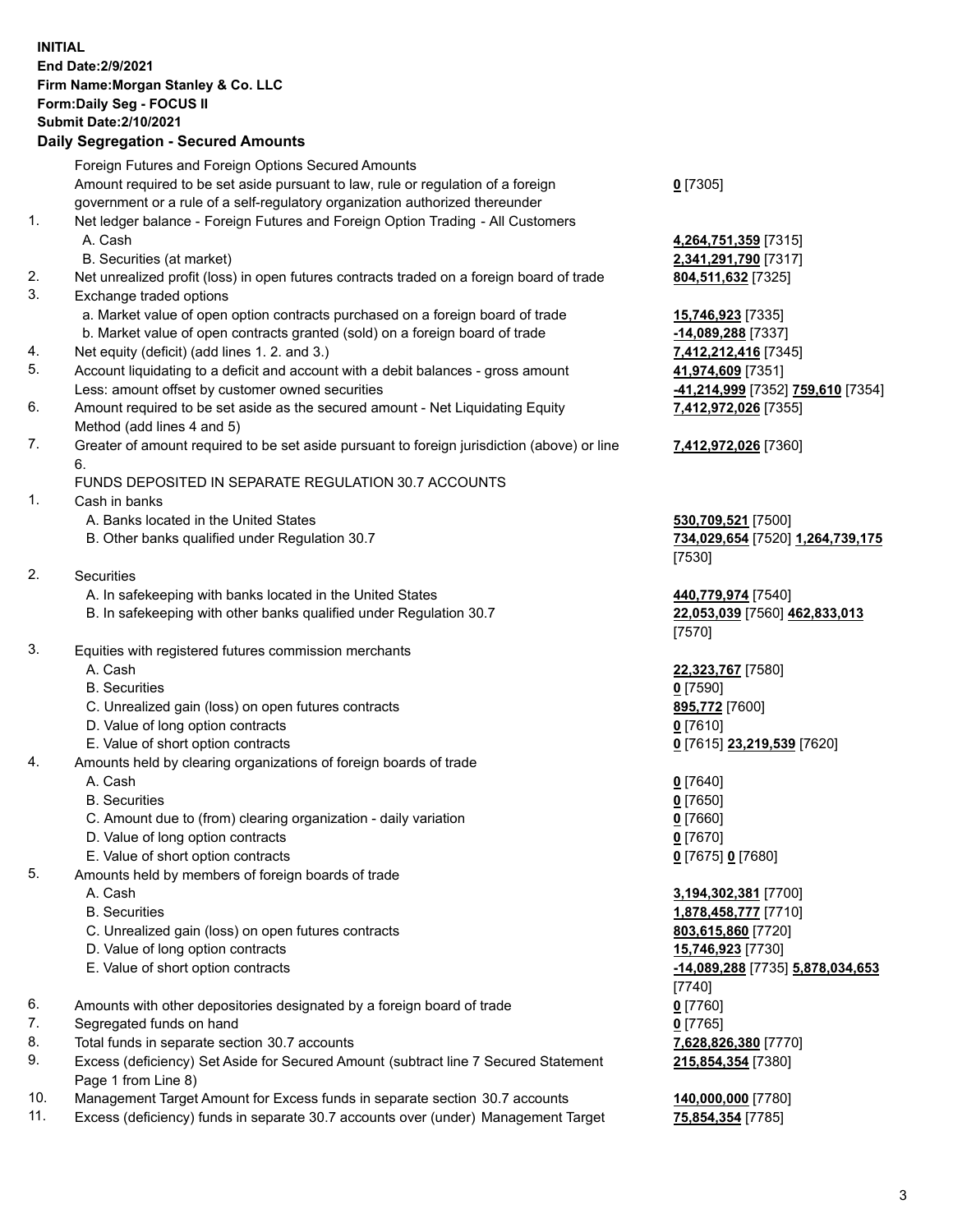**INITIAL End Date:2/9/2021 Firm Name:Morgan Stanley & Co. LLC Form:Daily Seg - FOCUS II Submit Date:2/10/2021 Daily Segregation - Segregation Statement** SEGREGATION REQUIREMENTS(Section 4d(2) of the CEAct) 1. Net ledger balance A. Cash **16,006,205,499** [7010] B. Securities (at market) **8,602,523,367** [7020] 2. Net unrealized profit (loss) in open futures contracts traded on a contract market **1,356,346,610** [7030] 3. Exchange traded options A. Add market value of open option contracts purchased on a contract market **624,126,514** [7032] B. Deduct market value of open option contracts granted (sold) on a contract market **-356,647,380** [7033] 4. Net equity (deficit) (add lines 1, 2 and 3) **26,232,554,610** [7040] 5. Accounts liquidating to a deficit and accounts with debit balances - gross amount **356,553,076** [7045] Less: amount offset by customer securities **-348,843,607** [7047] **7,709,469** [7050] 6. Amount required to be segregated (add lines 4 and 5) **26,240,264,079** [7060] FUNDS IN SEGREGATED ACCOUNTS 7. Deposited in segregated funds bank accounts A. Cash **4,339,216,305** [7070] B. Securities representing investments of customers' funds (at market) **0** [7080] C. Securities held for particular customers or option customers in lieu of cash (at market) **1,273,806,789** [7090] 8. Margins on deposit with derivatives clearing organizations of contract markets A. Cash **13,420,643,854** [7100] B. Securities representing investments of customers' funds (at market) **0** [7110] C. Securities held for particular customers or option customers in lieu of cash (at market) **7,328,716,578** [7120] 9. Net settlement from (to) derivatives clearing organizations of contract markets **-11,781,013** [7130] 10. Exchange traded options A. Value of open long option contracts **624,126,514** [7132] B. Value of open short option contracts **-356,647,380** [7133] 11. Net equities with other FCMs A. Net liquidating equity **6,912,344** [7140] B. Securities representing investments of customers' funds (at market) **0** [7160] C. Securities held for particular customers or option customers in lieu of cash (at market) **0** [7170] 12. Segregated funds on hand **0** [7150] 13. Total amount in segregation (add lines 7 through 12) **26,624,993,991** [7180] 14. Excess (deficiency) funds in segregation (subtract line 6 from line 13) **384,729,912** [7190]

- 15. Management Target Amount for Excess funds in segregation **235,000,000** [7194]
- 16. Excess (deficiency) funds in segregation over (under) Management Target Amount Excess

**149,729,912** [7198]